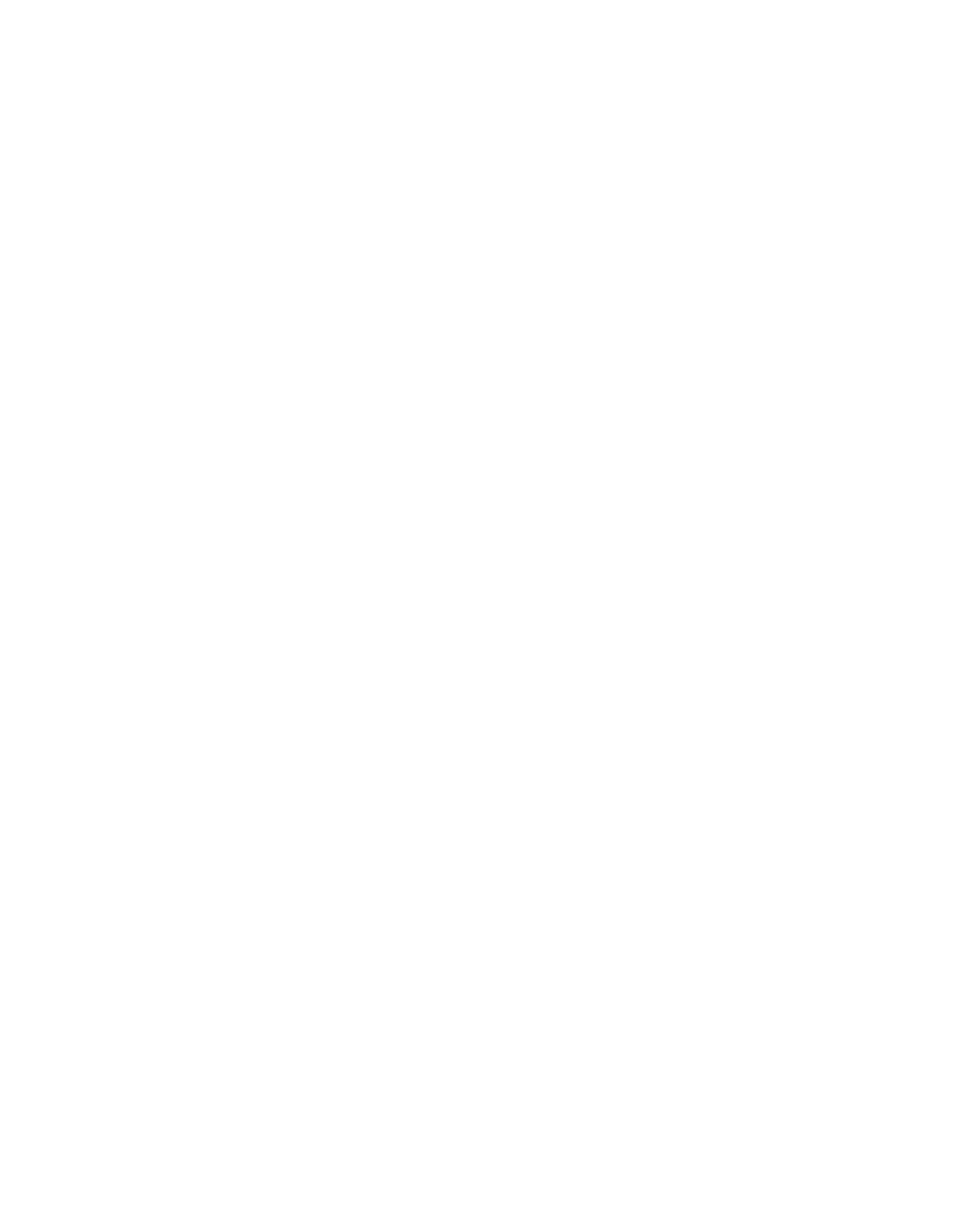#### **HILL, Chief Justice.**

[¶1] On December 4, 2002, appellant, Michael S. Wilkins (Wilkins), entered a conditional plea of nolo contendere<sup>1</sup> to the crime of third degree sexual assault.<sup>2</sup> In addition to the complaint from the victim of the crime, a very important piece of evidence against Wilkins was a confession he made after taking a polygraph test that indicated he was being untruthful in his answers. The "condition" of his nolo contendere plea was that he reserved the right to appeal the district court's conclusion that his confession was voluntary and, therefore, admissible in evidence at his trial. Wilkins asserted that he agreed to talk with the police, and to take the polygraph exam, only because he was assured that he would receive probation as his punishment. He also contended that when the police asked him to take the polygraph, they told him that if he were deceptive in answering the questions, he would have to talk to them and tell them what really happened. After failing the polygraph exam, Wilkins told police officers that he did have sexual intercourse with the victim.<sup>3</sup> Wilkins reasserted his

<sup>2</sup> Wyo. Stat. Ann. § 6-2-304 (LexisNexis 2003) provides:

**§ 6-2-304. Sexual assault in the third degree.**

**(a) An actor commits sexual assault in the third degree if, under circumstances not constituting sexual assault in the first or second degree:** 

> **(i) The actor is at least four (4) years older than the victim and inflicts sexual intrusion on a victim under the age of sixteen (16) years**; or

> (ii) The actor is an adult and subjects a victim under the age of fourteen (14) years to sexual contact without inflicting sexual intrusion on the victim and without causing serious bodily injury to the victim;

> (iii) The actor subjects a victim to sexual contact under any of the circumstances of W.S.  $6-2-302(a)(i)$  through (iv) or  $6-2 303(a)(i)$  through (vi) without inflicting sexual intrusion on the victim and without causing serious bodily injury to the victim. [Emphasis added.]

<sup>|&</sup>lt;br>|<br>| The judgment and sentence, the amended judgment and sentence, the second amended judgment and sentence, and the nunc pro tunc judgment and sentence, all recite that Wilkins entered a plea of guilty. The arraignment proceedings at which Wilkins entered his change of plea (he initially pled not guilty) demonstrate that Wilkins entered a nolo contendere plea. See W.R.Cr.P.  $11(a)(1)(A)$ . At the change of plea proceeding, the district court equated a plea of nolo contendere with a plea of guilty and asked that a factual basis be established for the plea. It was decided that the district court would rely on the affidavit of probable cause and Wilkins's attorney agreed with that procedure, but also stated that her client "maintains his innocence." In *Peitsmeyer v. State*, 2001 WY 38, ¶¶2-7, 21 P.3d 733 ¶¶2-7 (Wyo. 2001), we held that a factual basis is not required for a nolo contendere plea, indeed, such a requirement tends to obliterate the distinction between a plea of guilty and a plea of nolo contendere. Moreover, in some circumstances a guilty plea may not properly be accepted by a trial court in the face of a protestation of innocence by the defendant, coupled with an inadequate factual basis. *See Sanchez v. State*, 592 P.2d 1130, 1135-36 (Wyo. 1979).

<sup>&</sup>lt;sup>3</sup> Wilkins was charged with two counts of third degree sexual assault involving two different victims (L and M). The crimes were not reported to the police until several months after they occurred. As a part of the plea bargain leading to his nolo contendere plea, the second count (involving M) was dismissed.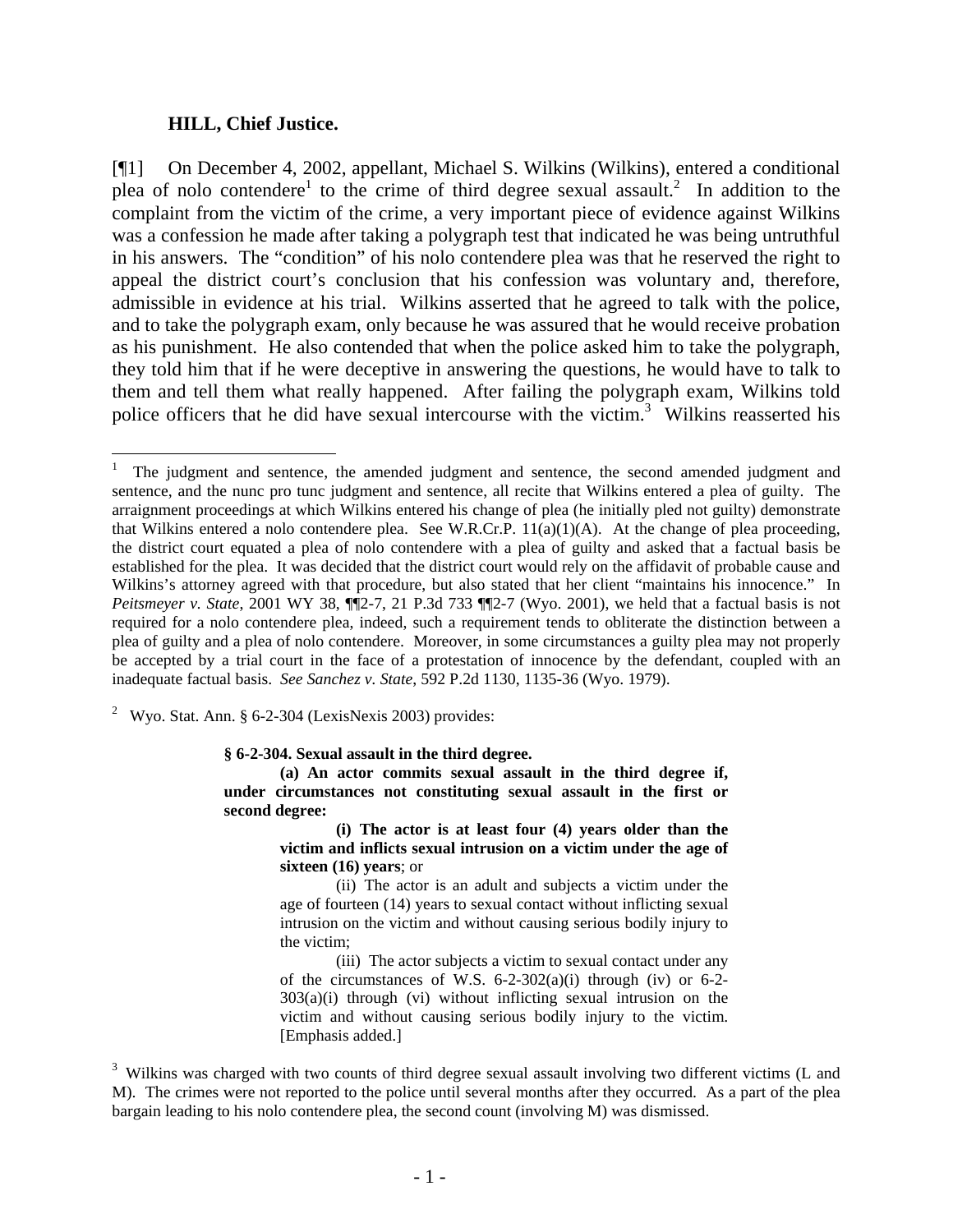innocence after the confession, and said he made it only to "get it over with" and spare his family any more anguish. The only issue posed by Wilkins before the district court was whether his confession was involuntary because it was induced by the promise of probation.<sup>4</sup> In its decision letter, the district court addressed all of the concerns raised by the evidence presented at the suppression hearing, thus going beyond just the asserted promise of probation, and considering also the totality of the circumstances. In his brief, Wilkins also makes a broader argument than just the promise of probation. Because the district court considered all of the facts and circumstances developed at the suppression hearing, we too will address all of the arguments raised by Wilkins in this appeal. We will affirm.

### **ISSUES**

[¶2] Wilkins and the State agree that the sole issue is whether the trial court erred in denying Wilkins' motion to suppress the statements he made to law enforcement officers.

 $\overline{a}$ 

 $4$  The sentence imposed on Wilkins was a term of seven to ten years in a state penal institution. From the outset, the sentence contemplated that if Wilkins successfully completed the boot camp program, then the remainder of his prison sentence would be suspended and he would be placed on probation. On September 22, 2003, Wilkins filed a motion for sentence reduction. In recognition of his successful completion of boot camp, an order reducing Wilkins' sentence was entered on October 6, 2003. That order suspended the remainder of his prison sentence and placed him on four years of probation.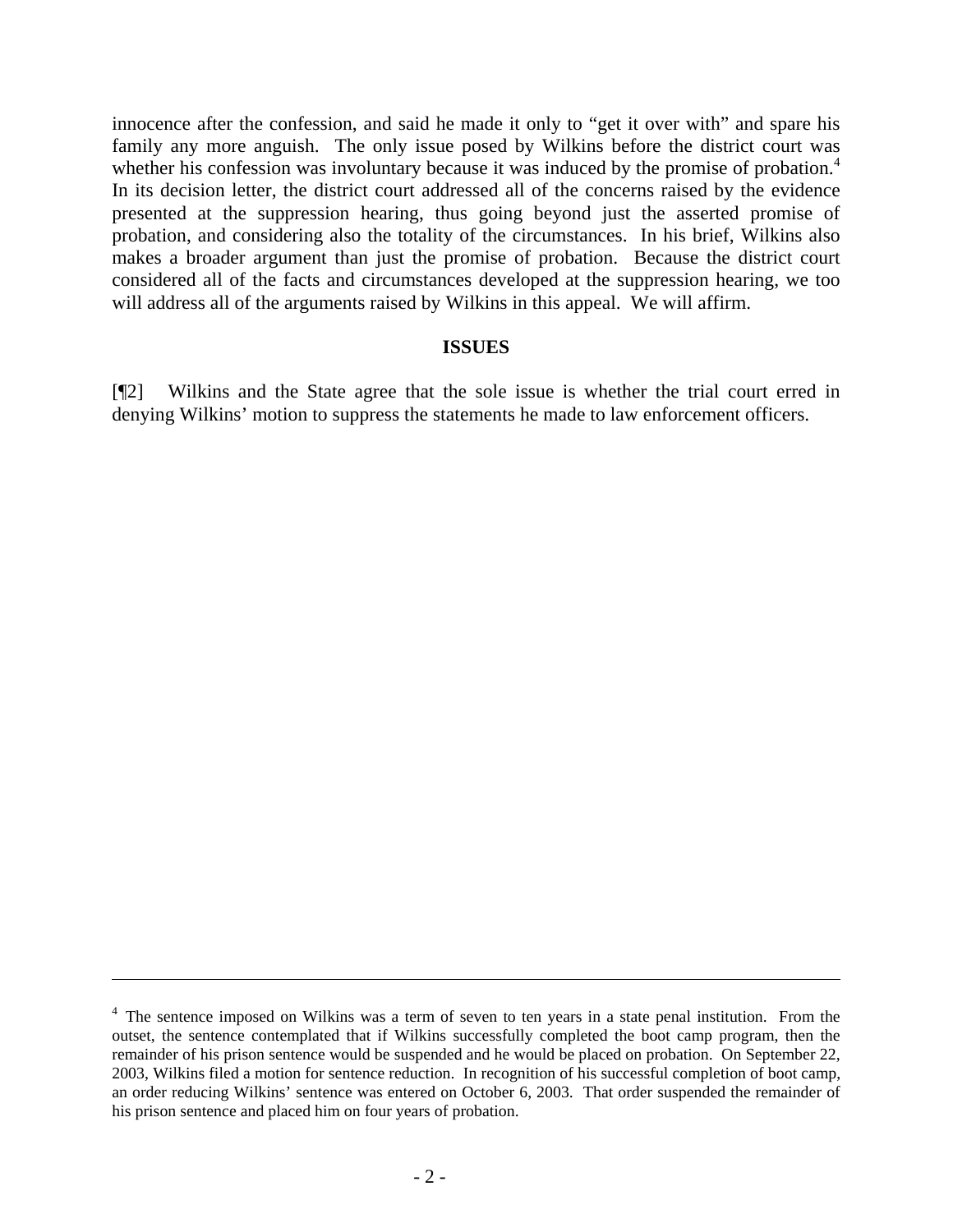### **FACTS**

[¶3] The facts pertinent to this appeal were developed at a hearing on Wilkins' motion to suppress his confession. At the outset of the hearing, Wilkins asserted that the sole basis for the motion to suppress was a promise of probation made to him by police officers. Detective John Haukap of the Laramie County Sheriff's Office testified that on March 29, 2002, at Haukap's request, Wilkins voluntarily came to the Sheriff's office along with his parents and his fiancé. At that point, no charges had as yet been filed against him. Haukap reviewed with Wilkins the complaints that had been made against him. Wilkins denied having committed any crimes. Haukap indicated that the complaints made against him were credible, and asked Wilkins to take a polygraph test. He also explained to Wilkins the range of punishments applicable to the alleged crimes "from prison time to probation." Haukap testified that he made no promises. The upshot of this initial meeting between Wilkins and Detective Haukap was that Wilkins eventually agreed to take a polygraph test that was administered on April 23, 2002. Haukap also related that after the polygraph test was over, Wilkins admitted to having sexual intercourse with the victim.

[¶4] Deputy Steve Reese of the Laramie County Sheriff's Office administered the polygraph exam. Prior to the test, Wilkins signed a waiver to this effect:

> I have been cautioned by John Haukap who has identified himself as a Police Officer who has warned me as follows:

> "I caution you that you have an absolute right to remain silent[;]

That anything you do say can and will be used in a court of law against you;

That you have the right to the advice of a lawyer before and the presence of a lawyer here with you during questioning; and

That if you cannot afford a lawyer, one will be furnished to you for free before any questioning, if you desire."

I hereby state that the above rights have been explained to me; that I fully understand such rights and further, that I knowingly waive such rights.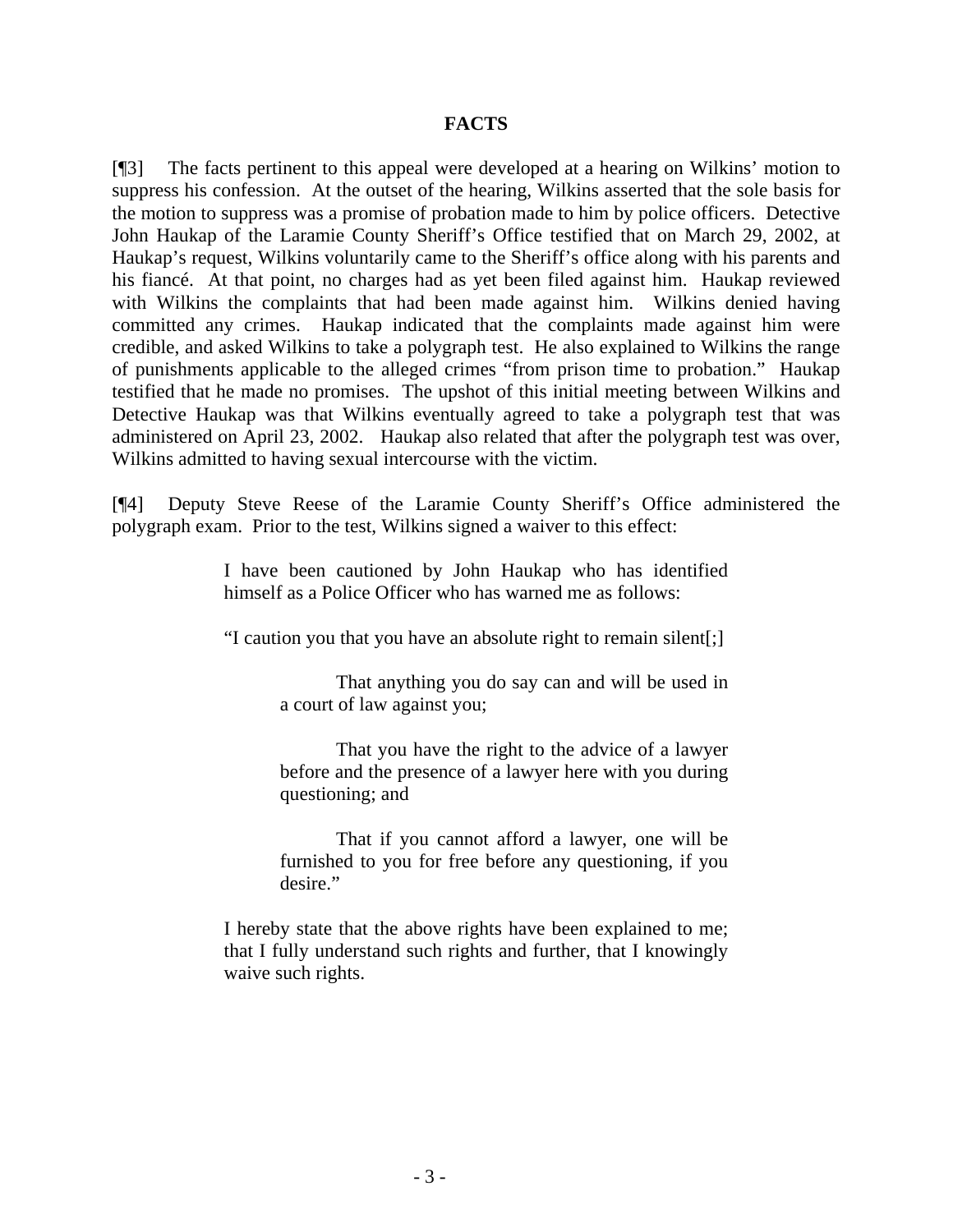In view of the above, I do hereby consent, voluntarily, **without duress, coercion, threats, promises of reward or immunity** to be examined on a polygraph instrument (lie detector), a detection of deception technique. I understand that operation of this instrument involves the use of electronic apparatus for the recording of physiological and psychological responses. I have had the nature of this examination explained to me and do hereby consent both to the placing of the necessary apparatus upon my person and to the use of any electronic hearing or recording devices operated contemporaneously with this examination. I do hereby release and forever hold harmless the County of Laramie, its agents and employees from any liability flowing either from the operation of the devices or use of the results obtained therefrom. I further agree that the results of this examination may be made available to the proper authorities.

[¶5] Prior to the test, Deputy Reese informed Wilkins of all the questions he was to be asked, so as to ensure that he was able to understand all of them. The questions asked were all "Yes" or "No" questions. The same set of nine questions was asked in two sessions (called charts). The two sessions were separated with a brief rest interval. The questions were asked in a different order during the second session. Deputy Reese pointed out that it takes longer to explain the procedure and ensure the test subject understands the procedure, than it does to ask the two series of nine questions. Wilkins indicated that he understood the process and the questions he was to be asked. The test indicated that Wilkins had answered some of the questions deceptively. Deputy Reese continued:

> I advised him that he didn't do very well on the polygraph. It was my opinion he wasn't being truthful about, in this case, having sex with [the victim].

> At that point, I explained to him I wanted to know from him if he made a habit of having sex with juveniles, and at that point, he stated no, he was not, and then we got into it, "Well, tell me the truth." And he told me exactly what happened.

Deputy Reese testified that he made no promises of "favor, benefit, leniency, no charges, probation, any of that stuff."

[¶6] Wilkins testified that Detective Haukap told him, as well as his parents and fiancé, that the most he could get for his crimes was " $301<sup>5</sup>$  or probation," and that he would not have agreed to the polygraph or made any statements had that promise not been made. He claimed to have been confused by the testing process. Wilkins also related he was told

 $\frac{1}{5}$ <sup>5</sup> This refers to Wyo. Stat. Ann. § 7-13-301 (LexisNexis 2003) (placing person found guilty, but not convicted, on probation).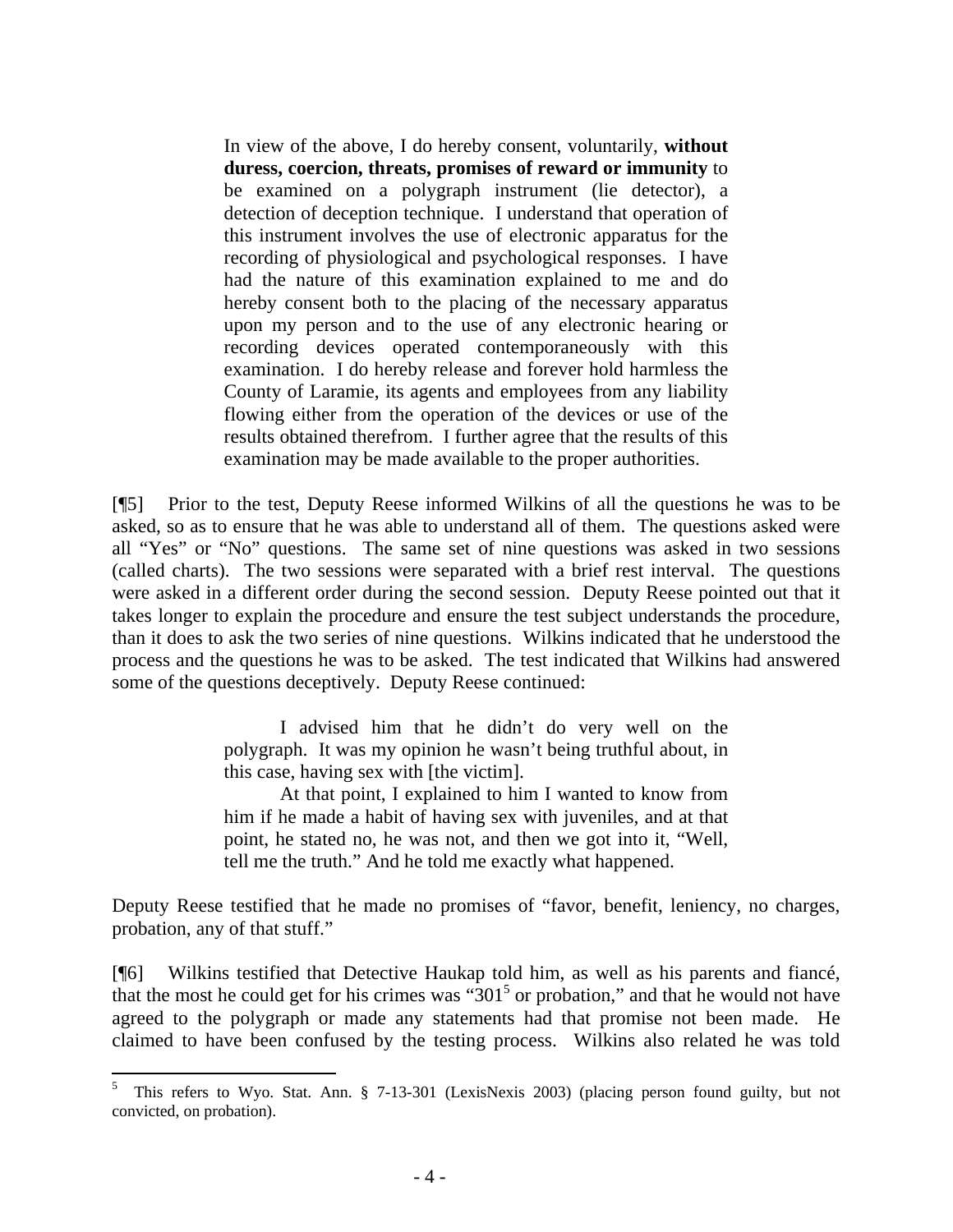before he took the polygraph that, "if I passed it, that he'd excuse the charges against me, and if I failed it, I had to tell him what happened." Wilkins claimed that when this circumstance came to pass, he again asked what would happen to him if he confessed and that he was told he would get "probation or 301." He claimed he admitted to the crime, even though he hadn't done it, because he "was scared and I wanted it all to be over with because I thought all I was going to get was probation." The gist of Wilkins' argument is that the police officers mentioned probation to him on several occasions, leaving him with the impression that such would be his punishment, although Wilkins also conceded that the police officers did not promise him probation.

[¶7] Wilkins' mother testified that Detective Haukap promised her son probation if he cooperated. She also testified that Wilkins had a learning disability and that he froze up when taking tests. Defense counsel then informed the district court that she had two other witnesses, Wilkins' father and fiancé, who would testify pretty much as his mother had, though it would be cumulative. The district court appeared to agree that it would take note of the other two witnesses' testimony as well, although they did not testify.

[¶8] Wilkins met with police officers on two occasions. Portions of both of those sessions were tape-recorded. The tape recordings were not transcribed, but the district court listened to the tape recordings, noting that they were difficult to understand because of the poor quality of the recording. The cassette tapes are a part of the record on appeal and we too have considered them in our resolution of this appeal.

## **STANDARD OF REVIEW**

[¶9] A trial court's ruling on a defendant's motion to suppress a statement on the grounds that it was made involuntarily is reviewed de novo. In conducting such a review, we defer to the trial court's findings of fact unless those findings are clearly erroneous. This Court considers all the evidence in the light most favorable to the trial court's determination because the trial court has the opportunity to hear the evidence and to assess the credibility of witnesses. The Fifth and Fourteenth Amendments to the United States Constitution, and Wyoming Constitution article 1, §§ 6 and 11, require that confessions be voluntary. A statement that is obtained by coercion is not trustworthy and may not be used at trial against the person who made it. A defendant is deprived of the right to due process of law if an involuntary statement is admitted at his trial. A statement is considered to be voluntary if the defendant of his own free and deliberate choice, and not because of intimidation, coercion, or deception, makes it. The prosecution has the burden to prove, by a preponderance of the evidence, that a defendant's statement is voluntary. We must examine the totality of the circumstances that existed when the statements were procured in order to determine the voluntary nature of those statements. *Lara v. State*, 2001 WY 53, ¶¶9-10, 25 P.3d 507, 510, ¶¶9-10 (citing *Edwards v. State*, 973 P.2d 41, 48 (Wyo.1999)); *also see Hannon v. State*, 2004 WY 8, ¶¶50-59, 84 P.3d 320, ¶¶50-59, and *Simmers v. State*, 943 P.2d 1189, 1194-95 (Wyo. 1997).

## **DISCUSSION**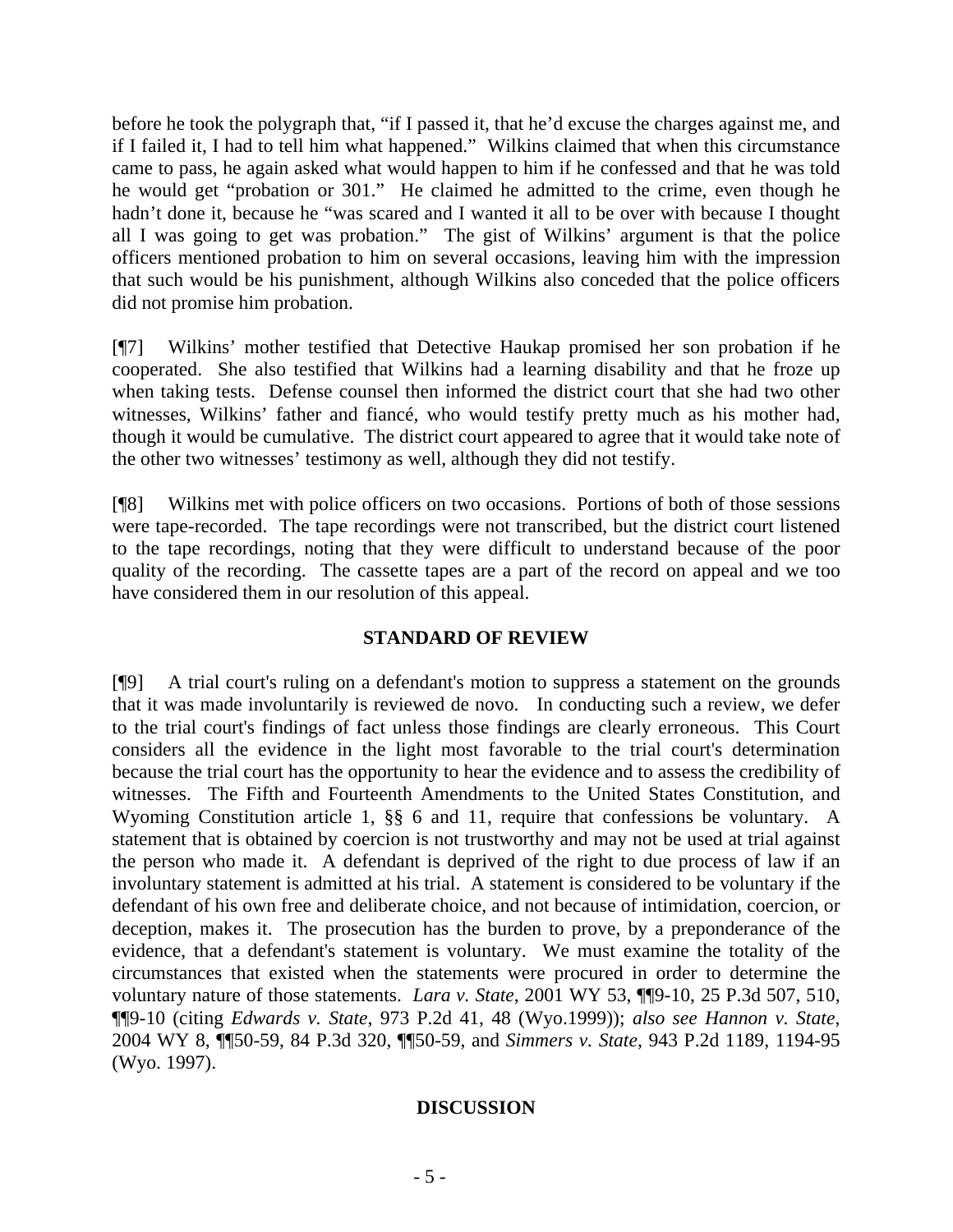[¶10] The district court issued a decision letter announcing its conclusion that it would not suppress Wilkins' confession:

> Given that there is no dispute about the fact that the officers did discuss the possible consequences of a conviction for the offense, the difference between an informational statement of the possibilities and on the other hand an improper promise of probation could depend upon one's subjective interpretation of what was said, influenced no doubt, by what one wanted to hear. Recall may be influenced in the same way. The differences, though critical, may be quite subtle.

> Having heard the testimony of the police officers, the defendant and his mother, the tape-recorded portions of the interviews, it is the finding of the Court that the alleged promises were not made. The conclusion that the confession was voluntary almost necessarily follows, though the circumstances must be viewed in their entirety. The finding requires some explanation because it implies the rejection of the testimony of the defendant and his mother.

> Wilkins was interviewed by Haukap on March 29, 2001, and by Reese and Haukap on April 23, 2001. There is no record of the entirety of the conversations among the various participants on those dates, but there are tape recordings of portions of those conversations, more particularly the interviews of Wilkins. The March  $29<sup>th</sup>$  interview of Wilkins by Haukap begins with Haukap's statement to Wilkins that he is not in custody and need make no statement. Wilkins acknowledged this information. Haukap described the charges made by the girls and Wilkins denied them. The recordings are of very poor quality and difficult to understand, but with effort one can make out their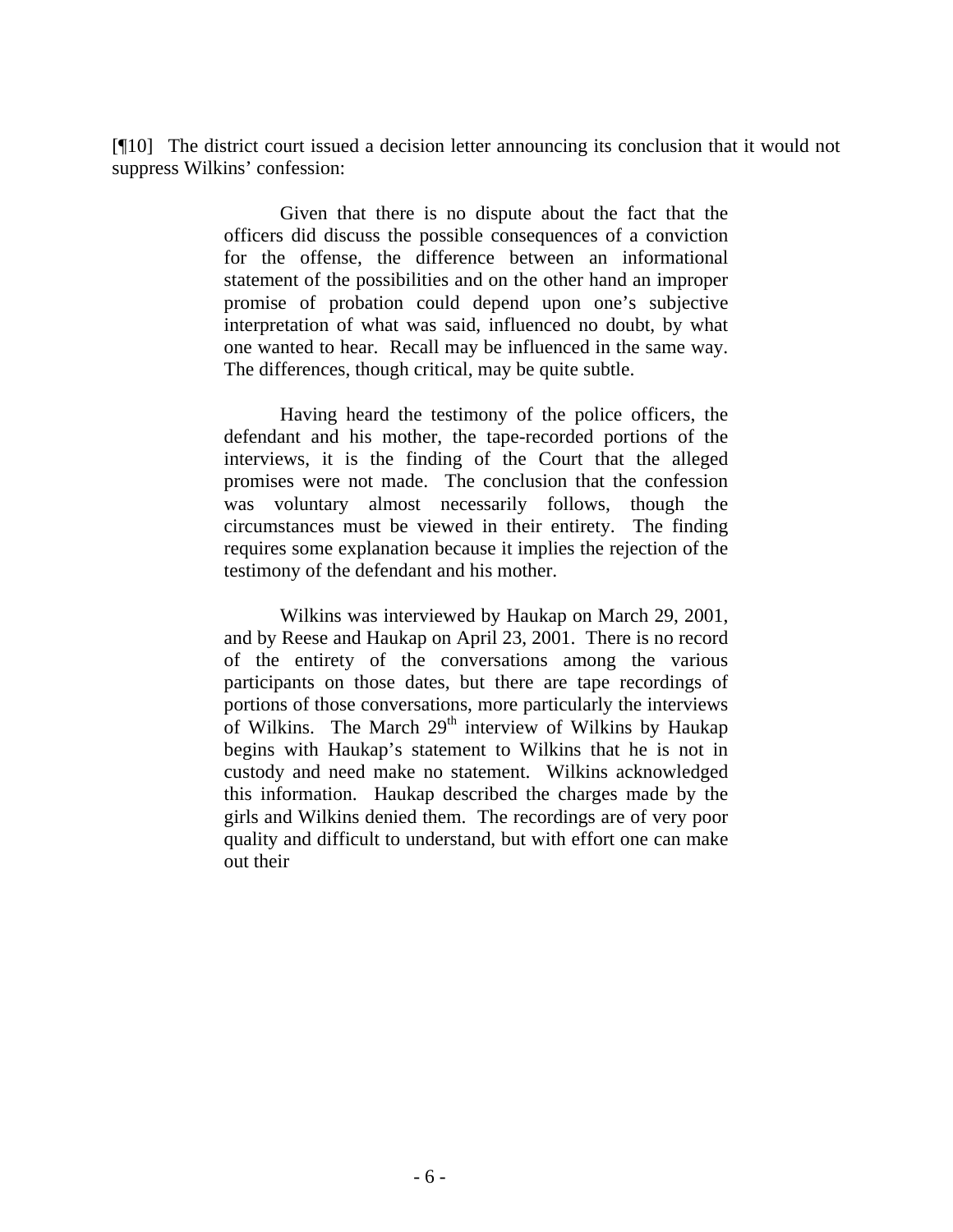content. The March  $29<sup>th</sup>$  interview of Wilkins by Haukap, toward the end, includes the following:

[215] DETECTIVE HAUKAP: Are you worried about what's gonna happen?

MICHAEL: Kinda.

HAUKAP: You have any questions about what could happen?

MICHAEL: Well, I just wanna know what would happen if you went to the full extent of the law on me.

HAUKAP: Well, at this point Dave and they have no say in it since it got reported to us. We will do our report and send it to [the] DA and they are the ones who are gonna file the charges and decide what's appropriate and what's not.

I mean, I can state from information right now that you'll probably get charged with  $3<sup>rd</sup>$  degree sexual assault; once through [M] and a couple of counts or a couple of times through [L]. So, like I said, could be nothing ever happened. That's why I want you to take the polygraph test.

The interview ended with Wilkins denying having sexual intercourse with [L] or fondling [M]. This interview, so as far as the tape reveals, did not include any promise express or implied by Haukap to Wilkins. But that is not conclusive because Wilkins alleges that Haukap's representation was made after the interview when the two of them returned to the room in which Wilkins' family [was] waiting.

The other tape is a recording of the interview of Wilkins after the polygraph result was given to him and after his confession, which included his detailed statement describing his commission of the offense charged. The tape reveals that he is quite cooperative. Wilkins is told toward the end of this interview that the detectives could not see the DA putting him in jail for this offense. Haukap: "And I don't…I will doubt the DA…you know I don't…I don't see them putting you in jail for this." It must be emphasized, though, that this was after Wilkins made his confession.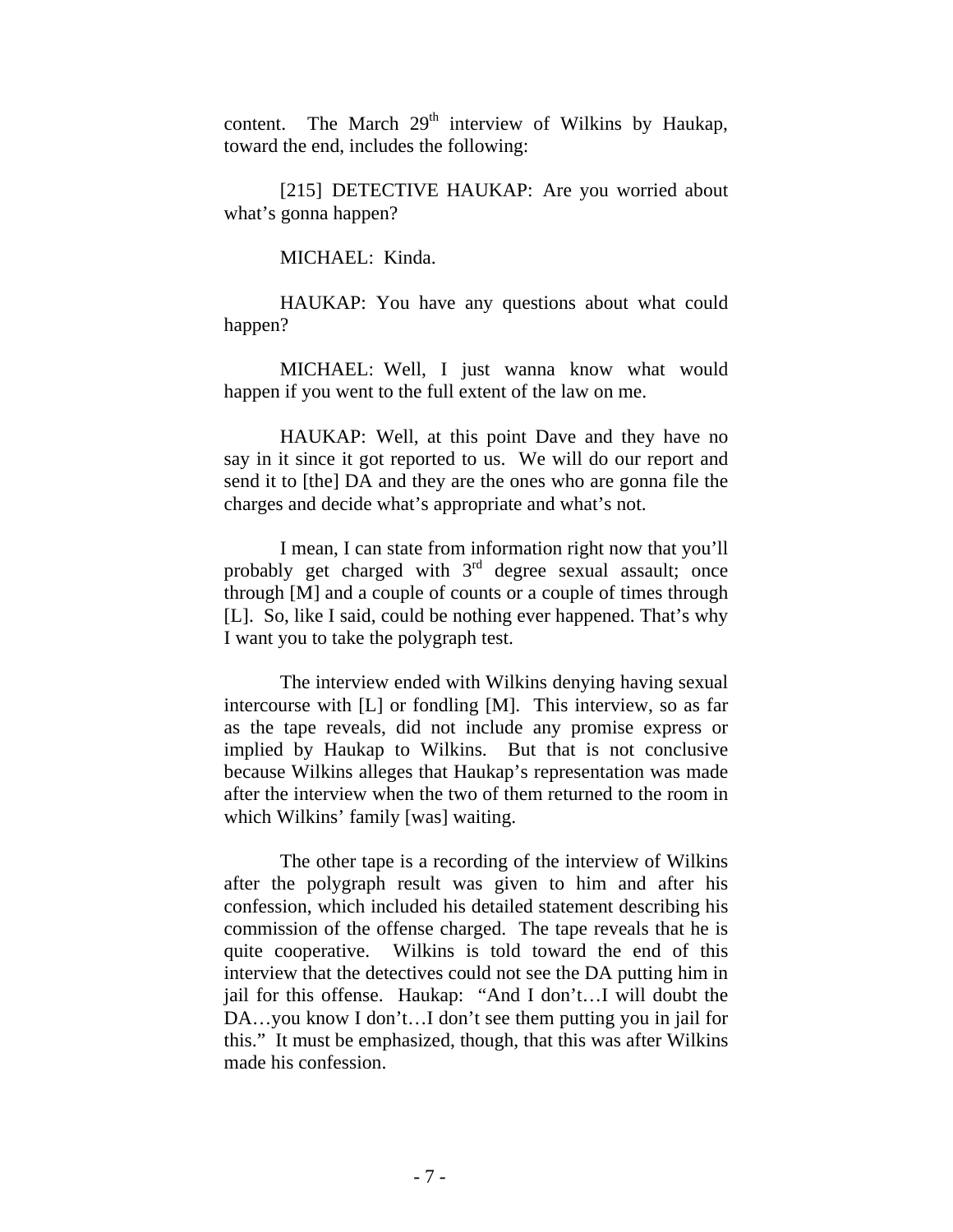The conversation on the tape indicates the detectives are speaking on the assumption that since Wilkins has confessed he intended to admit guilt in the legal proceedings. They do inform him that there could be charges arising out of the occurrence alleged by [M] concerning which Wilkins made no admissions. In view of the above, it must be said that the tapes give no conclusive evidence. If the alleged assurance was given Wilkins it is not included on these tapes. However, as previously stated, there were portions of the conversation not recorded. This leaves one to rely on the other available evidence, including the testimony at the hearing on the motion.

Wilkins' own testimony at the hearing is that on three occasions he was assured by the police officers that probation would be the worst that could befall him. That his testimony is self-serving is obvious, but it does not necessarily mean that it should be rejected. Rather, it should be weighed with the other evidence. What damages Wilkins' credibility is that one way or the other he was untruthful. That is, he first vehemently denied any sexual contact with [L], then admitted it, then did another about-face and now denies it. He testified that he falsely told the officers that he did it only because his family was very upset about it and he thought that since he would get only probation anyway he may as well admit it and get it all over with. Wilkins thus testified under oath that if it suited his purpose at the moment he would be untruthful. In view of the several changes in Wilkins's position, it is difficult to ascribe much credibility to his testimony. That testimony was, however, corroborated by that of Mr. Wilkins' mother.

Taken all together, Mrs. Wilkins' testimony simply is not convincing. It is clear that she, as most mothers one supposes naturally would, finds it hard to believe that her son would commit such an offense. That it occurred within the family probably makes it even harder to accept. But Mrs. Wilkins' testimony reveals her mindset that there is no way she would believe that her son committed the offense and is convinced that if he confessed to it he was duped. She equates what she refers to as Wilkins' "anxiety" about taking tests with his not doing well in the polygraph examination. Drawing such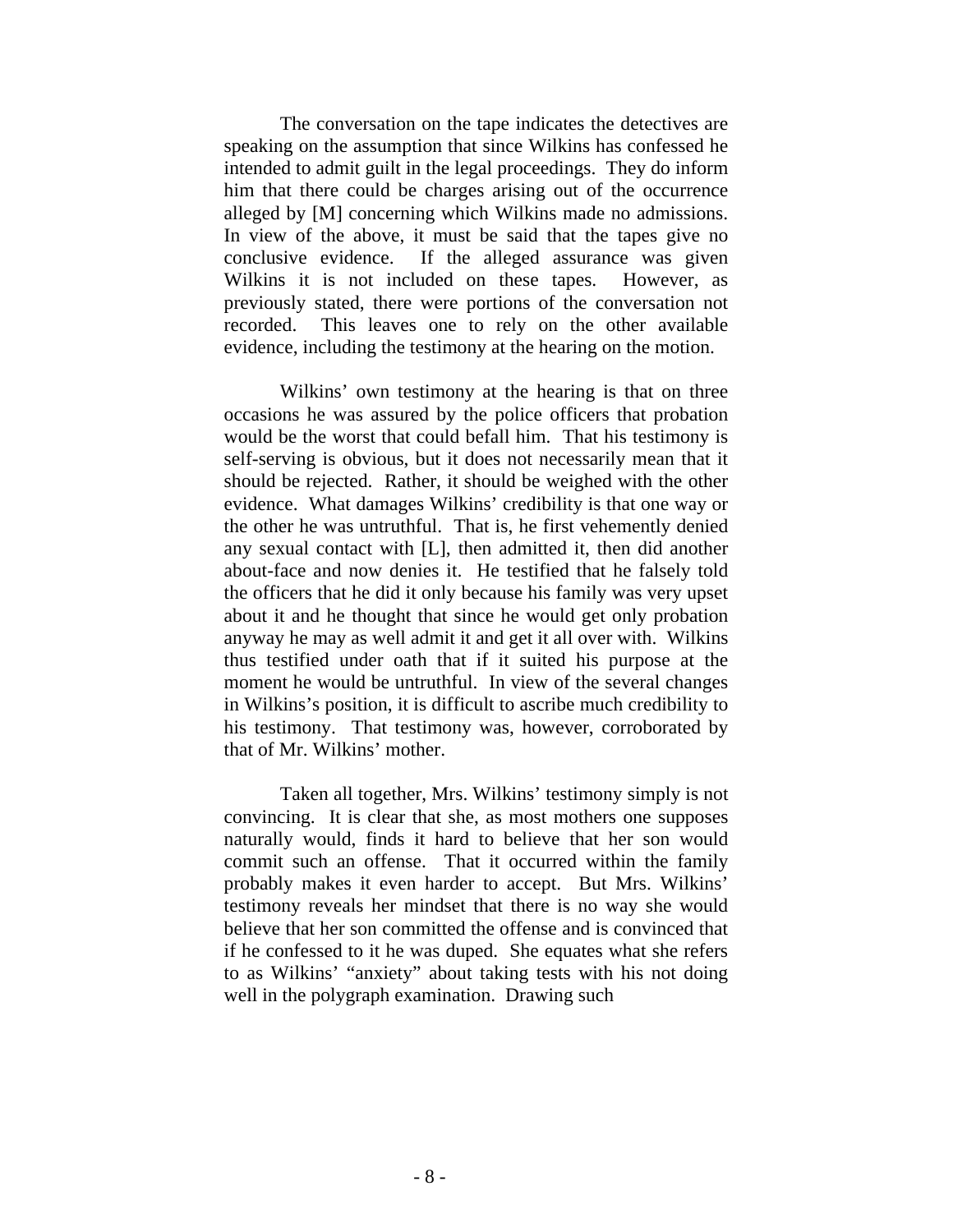a parallel between testing in the academic sense and a "lie detector test" is a stretch. Wilkins is 22 years old, at the time of the hearing he was married and living apart from his own family, although with his wife's parents. He received a high school diploma. His own testimony indicates more a capacity to manipulate that susceptibility to manipulation.

Just as the testimony of the accused may not be rejected on the basis alone that it is his testimony, so the testimony of police officers may not [be] accepted solely because it is the testimony of police officers. However, the two officers who testified, Haukap and Reese, are police officers of substantial experience. Had they made the statements attributed to them by Wilkins it would have been wrong in several respects other than the improper inducement of the confession. First, of course, it would have been an untrue statement. These officers know full well that there can be no guarantee of probation on any felony offense. There are simply far too many variables. In addition, they are without authority to make any such representation. To have made the representations attributed to them the officers would have had to ignore their ethical obligations. Nothing in their testimony indicated that they were not being truthful.

Also of significance is that Wilkins' denial persisted through the alleged assurances. It was only after he was given the results of the polygraph that he confessed. If the inducement for his statement were the promise, one would expect it at that time, rather than considerably later.

All of the above must be seen in the light of the factor mentioned early on. That is, there would need be only a slight difference in phraseology between an assurance of probation and information that probation was a possibility along with others. It would not be at all surprising for Mr. Wilkins, his parents and fiancé to have heard or interpreted what was said to mean what they would prefer was said. The hearing was several months after the incidents described in the testimony.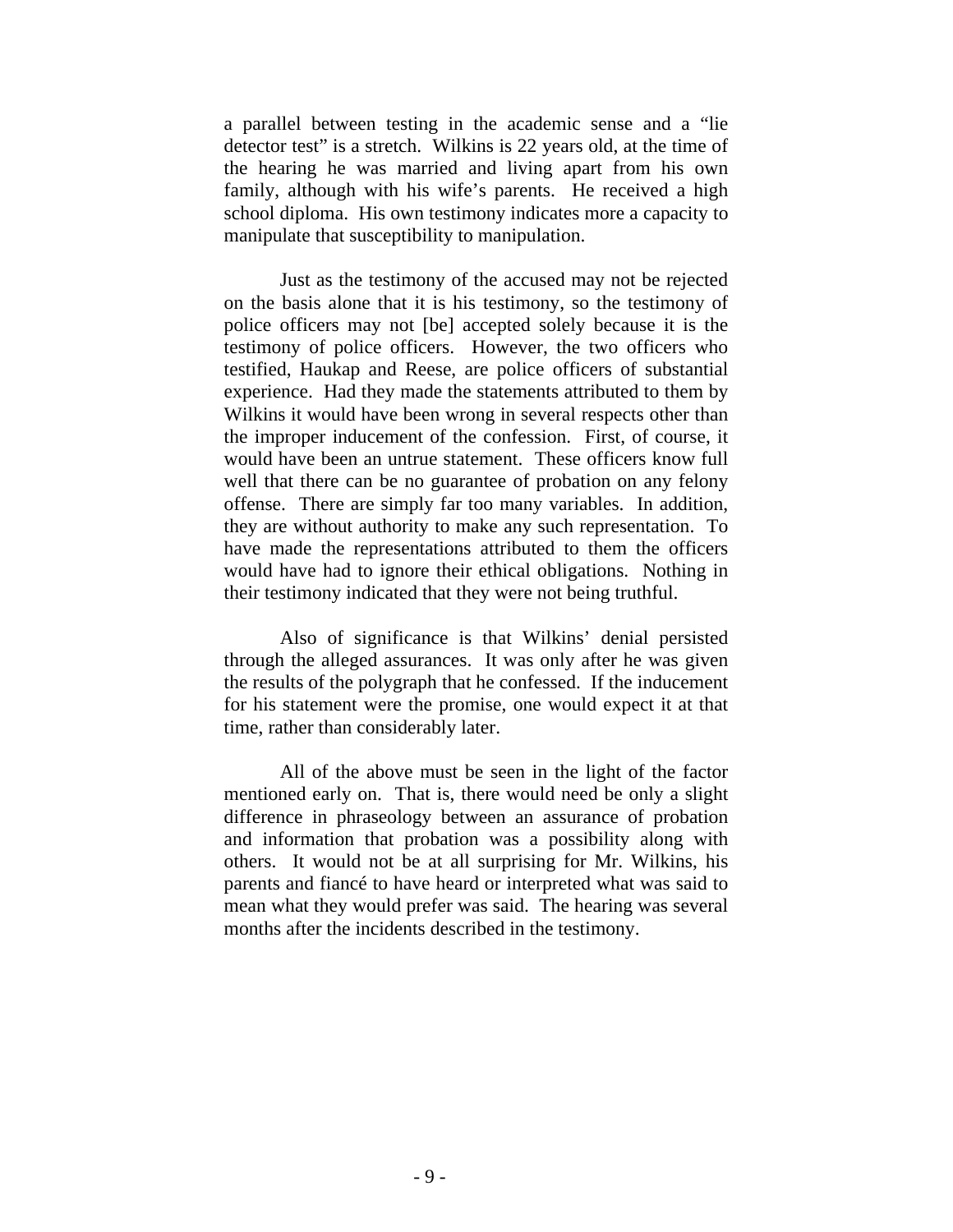Other aspects of the voluntariness issue are not seriously in dispute. It is plain in the record that Wilkins was not undergoing custodial interrogation when he made statements to either Haukap or Reese. In addition, he was fully advised prior to the polygraph examination and his subsequent confession of his "Miranda" rights. The totality of the circumstances leads to a conclusion that the statement was voluntary. In view of the above, the motion to suppress the confession and statements is denied.

[¶11] We begin our analysis with an iteration of the standard of review that requires us to embrace the factual findings of the district court unless they are clearly erroneous. A confession is not voluntary if it is extracted by threats, coercion, or improper influences or promises. *Burk v. State*, 848 P.2d 225, 230 (Wyo. 1993); *Garcia v. State*, 777 P.2d 603, 606- 7 (Wyo. 1989); *also see Gunn v. State*, 2003 WY 24, ¶25, 64 P.3d 716, ¶25 (Wyo. 2003). A confession obtained by use of false promises in exchange for a waiver of the Fifth Amendment privilege may require suppression of any statement made in reliance upon that promise. *State v. Petitjean*, 140 Ohio App.3d 517, 748 N.E.2d 133, 144-46 (Ohio App. 2 Dist. 2000)(defendant informed that if he confessed to murder he would "probably get two years probation," whereas if the police proved he did it "you go bye bye for life, or lose your life."). However, while a confession resulting from a direct or indirect promise of leniency is inadmissible, a police officer's statement to a suspect that cooperating is in his or her best interests is not improperly coercive and does not, as a matter of law, render a confession involuntary. *State v. Sutherland*, 11 S.W.2d 628, 632-33 (Mo.App. E.D. 1999) (statement to the effect that if defendant cooperated he may be a good candidate for probation not coercive); *also see A.A. v. State*, 706 N.E.2d 259, 263-64 (Ind.App. 1999) (suggesting possibility of minimal punishment in exchange for confession, standing alone, did not render confession inadmissible); *Knight v. State*, 971 SW.2d 272, 274-77 (Ark.App. 1998) (closely divided appellate court upheld trial court's decision not to suppress confession in case where probation was known to police officer not to be a possibility for that crime); and *see generally Holmes v. State*, 598 So.2d 24, 26-28 (Ala.Cr.App. 1992) (promises of leniency and probation, coupled with threat with respect to habitual offender status, rendered confession involuntary).

[¶12] Wilkins conceded that he was not "promised" probation. His argument rests on his contentions that, by repetition of the prospect of probation, a "promise" arose and, based on that promise, he told the police officers what they wanted to hear even though the statement he made was not the truth. When coupled with his inability to comprehend instructions, slow learning, test anxiety, and stress avoidance, he further contends that the suggestion of a promise of probation rendered his confession involuntary. Wilkins also suggests that the polygraph test was explained to him in a "coercive" manner, i.e., if he did not pass it, he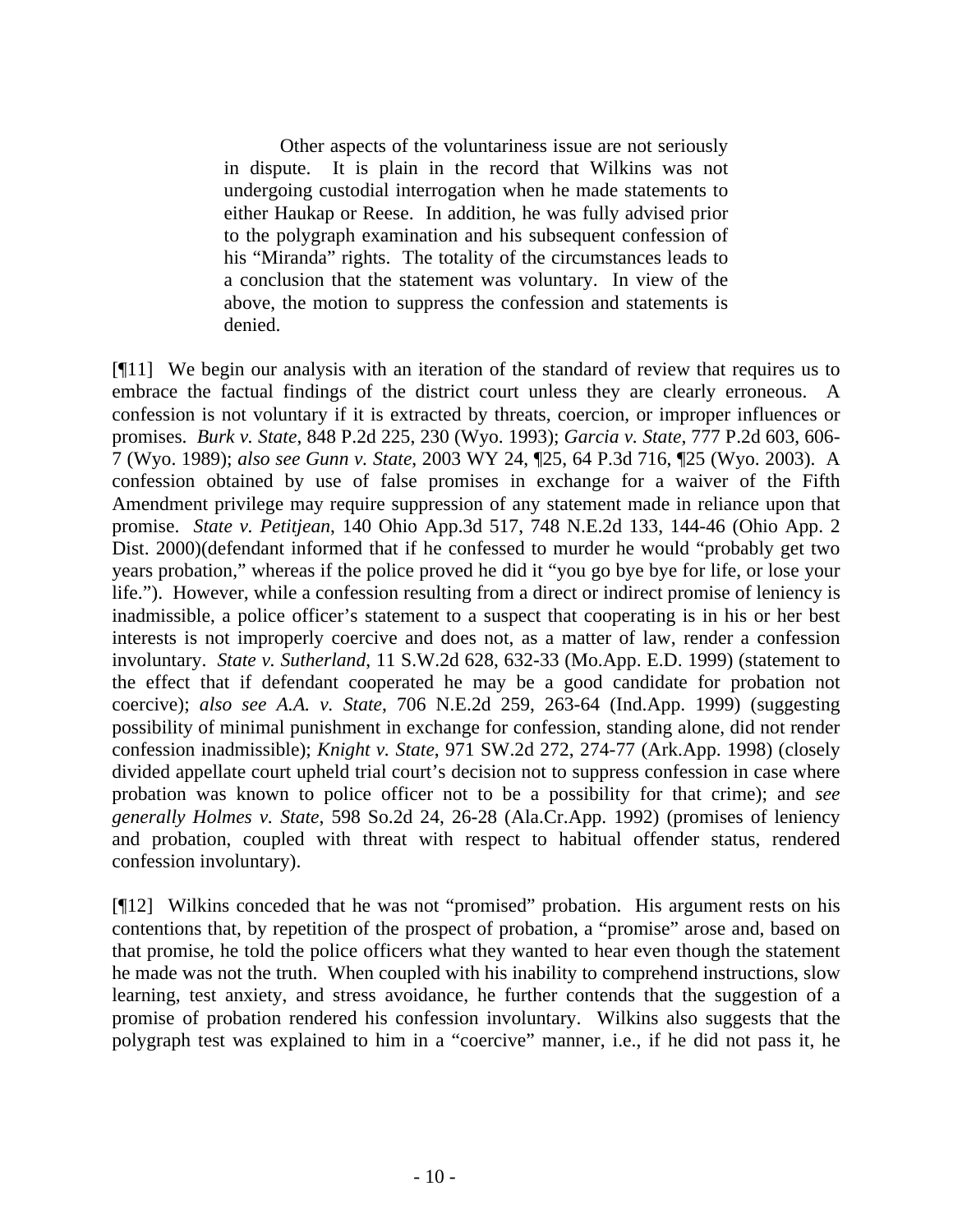would be required to tell the police officers what happened.<sup>6</sup> If that did occur, then it is not to be found in the tape-recorded statement. Indeed, our perception of the tape recording is that the questioning was very brief, non-coercive, and in general a cordial conversation between Wilkins and the police officers.

[¶13] Wilkins parses the findings of the district court and takes aim at its conclusion that Wilkins' mother was not a credible witness, when both Wilkins' father and fiancé corroborated the mother's testimony, as well as that of Wilkins himself. The district court does take into account that Wilkins and his three witnesses all agreed that probation was the centerpiece of the discussion they had with the police on March 29, 2002, and his decision letter classifies all of their statements as a legitimate, albeit self-serving, view of what they thought they heard. Because that portion of the discussion on that day was not recorded, the district court had to rely on what all the witnesses said. The police said they made no promise of probation. Wilkins concedes that there was no "promise" of probation, and his three witnesses claim such a promise was made, or that such a promise was at least implied by the circumstances. We conclude that the district court's finding that no such promise was made is not clearly erroneous under these circumstances. We also conclude that the district court's finding that Wilkins' learning disability and tendency toward "test anxiety" was not relevant to these circumstances is also not clearly erroneous. The questions asked of Wilkins were very simple "Yes" or "No" questions, and the process was explained to him thoroughly. The only evidence before the district court on that point was that the polygraph test assumes most persons are "anxious," and the test differentiates from on-going anxiety and the body's physiological response to answering pointed questions untruthfully (an example of such a pointed question is, "Did you have sexual intercourse with [the victim] on December 16, 2000?").

[¶14] Wilkins also refers us to an exhaustive list of the factors that are to be taken into account when evaluating the voluntariness of a statement or confession. However, most of those factors were not issues below and, furthermore, the record bears out that they are not relevant in the instant analysis. For instance, it is clear that Wilkins was not in custody, he provided a written waiver of his *Miranda* rights that is rock solid, the questioning after the polygraph test was quite brief and, thus, his will was not overborne by exhaustive questioning. The only factors of merit are Wilkins' contention that he was promised probation and that he had trouble taking tests. We agree with the district court that Wilkins was not promised probation and his asserted "test anxiety" is not a factor rendering his confession involuntary.

 <sup>6</sup> <sup>6</sup> Because this argument is not supported by any evidence of record, and because Wilkins has not supported it with cogent argument or pertinent authority, we need not address it further. However, we take note that there is an annotation that is of tangential interest to the issues at hand. *See* Joel E. Smith, Annotation, *Admissibility in Evidence of Confession Made by Accused in Anticipation of, During, or Following Polygraph Examination*, 89 A.L.R.3d 230, 235 (1979 and Supp. 2004) ("[I]t may be stated that the accused will in general be unsuccessful in challenging the admissibility of an alleged polygraph-induced confession unless specific coercive conduct or a denial of constitutional rights is shown, as opposed to merely alleging that, in general, the polygraph examination improperly influenced the accused in confessing to the crime involved.).